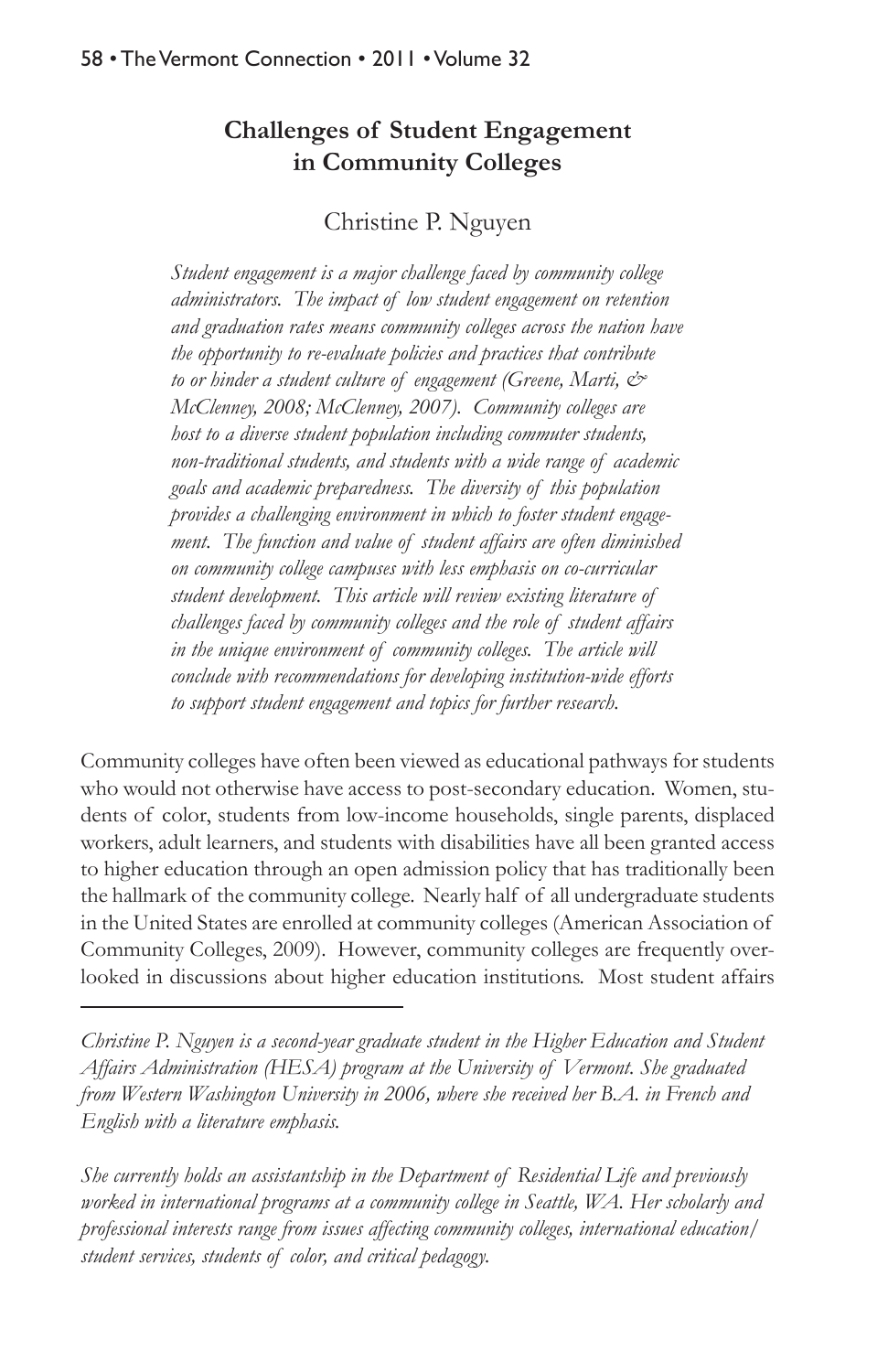literature on student engagement issues has been primarily limited to research on traditional undergraduate students at four-year institutions and "minimal student engagement research has been conducted in community colleges" (Greene, Marti, & McClenney, 2008, p. 514). President Obama unveiled plans in July 2009 for the American Graduation Initiative, a 10-year plan to invest in community colleges as worker-retraining sites for laid-off workers searching to learn new skills during the economic recession (Brandon, 2009). However, the renewed interest in community colleges for their potential to boost the economy has not translated to greater interest or research on student engagement at these institutions.

Lack of student engagement is a persistent cause for concern on community college campuses. Higher levels of student engagement are positively correlated with higher student retention and graduation rates (Astin, 1999), which have been identified as two additional concerns for community colleges. Kuh (2003) defined student engagement as "the time and energy students devote to educationally sound activities inside and outside of the classroom, and the policies and practices that institutions use to induce students to take part in these activities" (p. 25). By Kuh's definition, not only are students invested in the process of engagement, but institutions are also held accountable to implement policies and practices to "induce" (p. 25) students to engage. The lack of student engagement in community colleges is a problem that should be addressed on an institutional level as well as within the student culture. Community college leaders, administrators, and student affairs professionals can begin by considering the student populations they serve and the institutional structures that contribute to or hinder student engagement. Once these factors have been identified, colleges can begin to examine ways to develop practices that encourage student engagement, retention, and academic success. Levine et al. (2004) stated:

> The biggest challenge community colleges face is fragmentation in our programs and isolation and divisiveness among both faculty members and administrators. We need to overcome those obstacles to give our students the liberal-arts education they deserve. None of the missions of community colleges, whether job training or a gentle transition to a higher degree, precludes the need to educate the whole person. (p. B10)

This sentiment echoes a struggle that most institutions continually face. However, in the community college context, the rift between faculty members and administrators may hinder successful implementation of policies and practices that are meant to enrich the student experience. Without joint support from faculty members and administrators, community colleges are unable to effectively educate the whole student. Stebleton and Schmidt, L. (2010) found that lack of institutional support for retention programs was a contributing factor to high attrition rates in community colleges. Bushong (2009) cited "annual attrition rates of nearly 50 percent, according to national data. Nearly 30 percent of students fail to make it to even their second semester" (para. 4). These alarming statistics demonstrate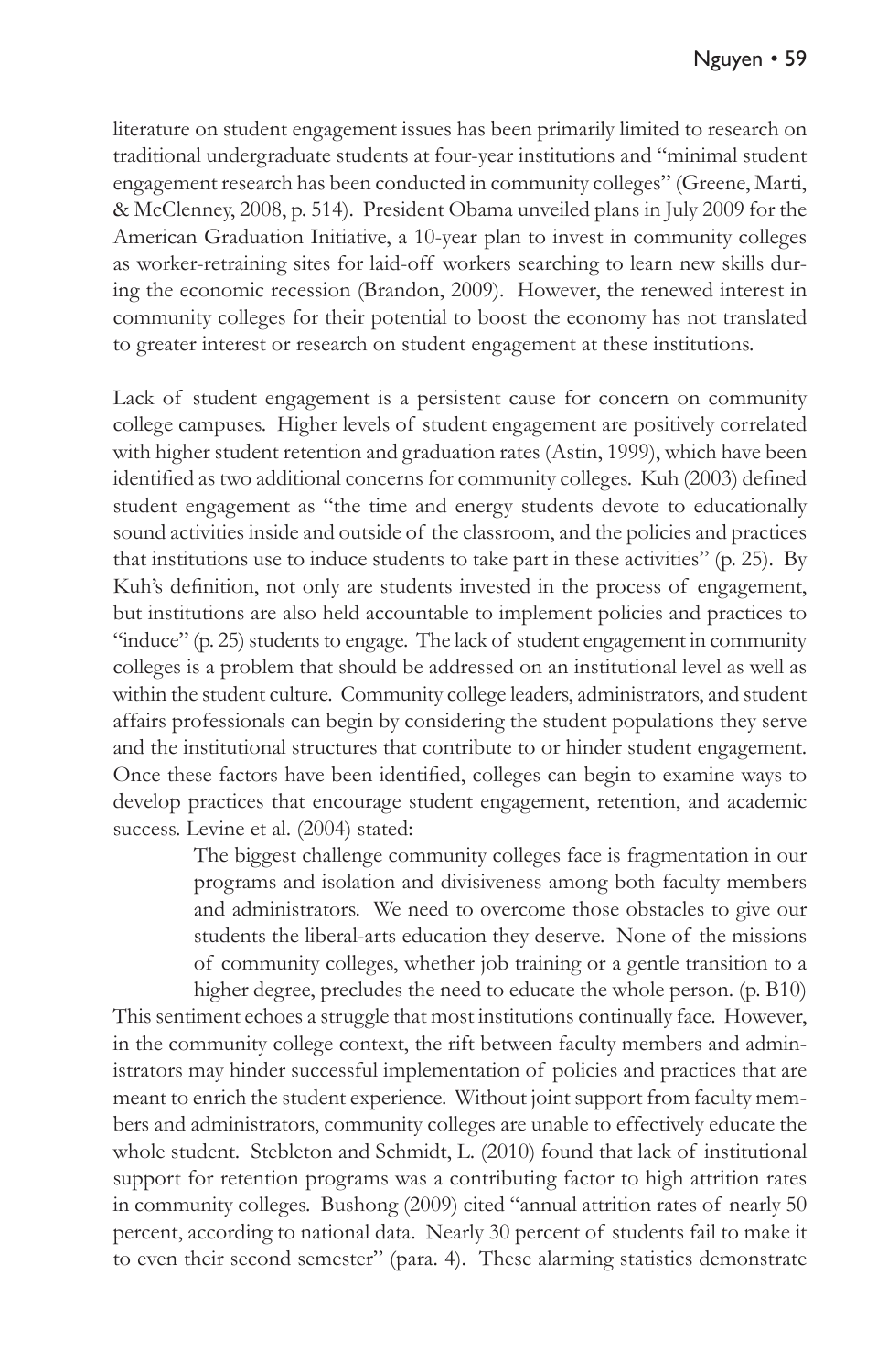the need for community colleges nationwide to re-evaluate practices to encourage student engagement, which in turn fosters student persistence.

#### Institutional Struggles with Student Engagement

Community colleges are convenient and accessible for students with a wide range of educational goals. Part-time students are particularly attracted to community colleges because they are more accessible to those who hold full-time jobs by offering night courses. But "[s]tudents who enroll part time are less engaged than their full-time peers, and more likely to drop out of college. This likelihood is high at community colleges, where close to two-thirds of students attend part time [sic]" (Gonzalez, 2009, para. 2). If two-thirds of the student population is at risk for being less engaged, that fraction of students is also at higher risk of not completing academic goals or remaining enrolled at all.

Students are not the only part-time population on community college campuses; part-time faculty are also prevalent at these institutions and "[t]he reality is that both part-time faculty and part-time students are less engaged with the college," (McClenney, as cited in Schmidt, P., 2008, p. A1). Part-time faculty also account for about two-thirds of the teaching staff at community colleges and students who took courses taught by part-time faculty "were less likely to return for their sophomore years" (Schmidt, P., 2008, p. A1). Umbach [as cited in Schmidt, P., 2008] found that "compared with full-time faculty members, part-timers advised students less frequently, used active teaching techniques less often, spent less time preparing for class, and were less likely to participate in teaching workshops" (p. A1). Community college administrators will struggle to engage students when they are taking classes with disengaged faculty. Students may have trouble seeking out a part-time faculty member for help outside of the class if they do not have an office on campus or are on other campuses. Students may also be less inclined to engage with an institution if they perceive that a faculty member does not spend adequate time to prepare for or facilitate class using engaging practices. Student focus groups showed that out of the students who did remain enrolled, "a relationship with an instructor or staff member was the main reason many students had chosen to stay in college" (Gonzalez, 2009, para. 8). With community colleges so dependent on part-time instructors who are less engaged, students have fewer opportunities to connect with instructors and develop key relationships that could result in increased levels of persistence or engagement in college.

The Role of Student Affairs in the Community College

Along with reports of low levels of student engagement, consideration of student populations and the lack of visible institutional support could easily lead to diminished roles for student affairs practitioners at community colleges. Community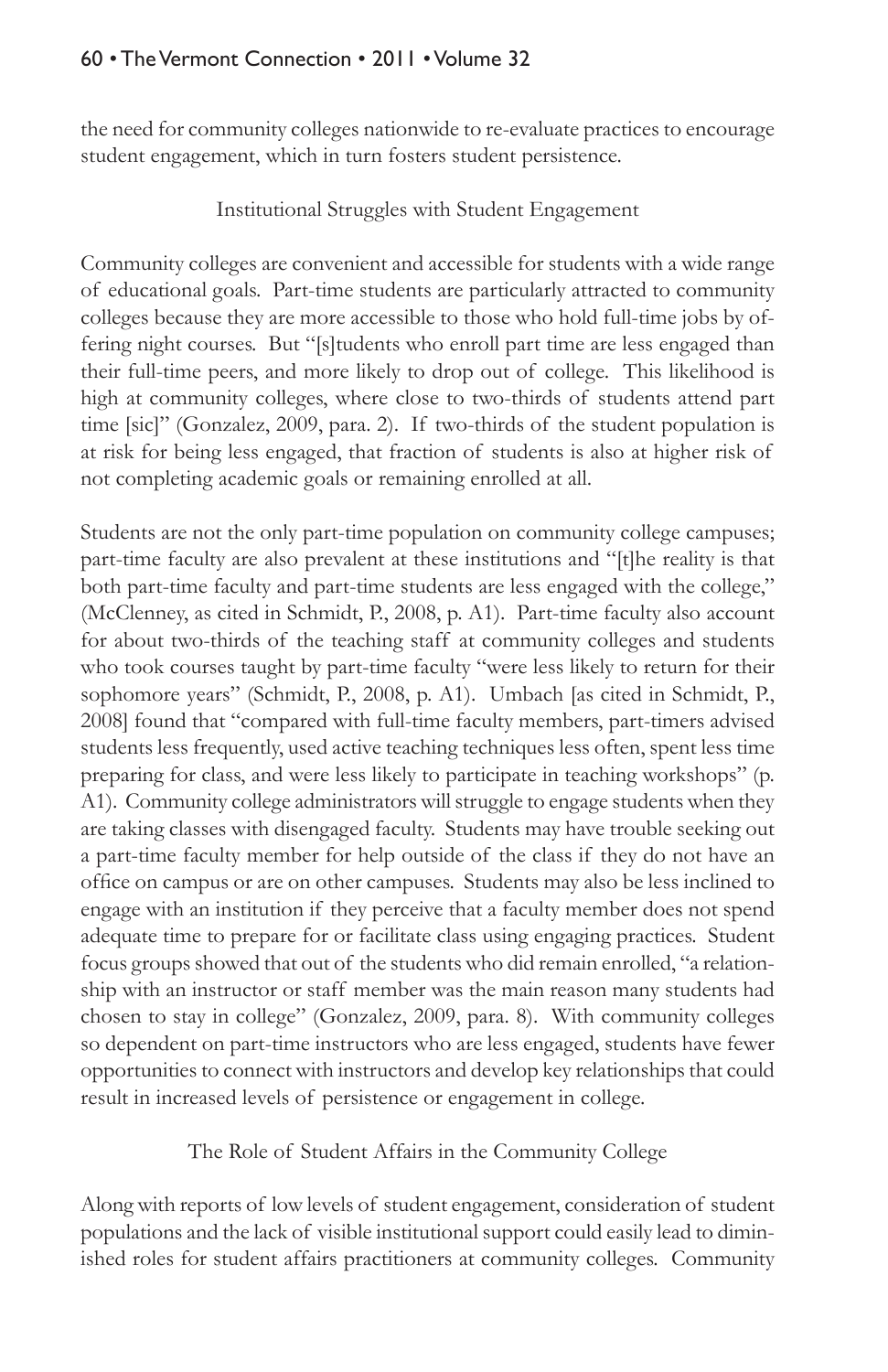college students "expressed the most dissatisfaction with student services such as career counseling, job placement, financial-aid advising, and credit-transfer assistance" (Evelyn, 2003, p. A36). Also, "[r]esearchers found that most students... identified faculty members as the best source of academic advising, with friends, family, and other students coming in second…. Only 10 percent of students relied on academic advisers who were not faculty members" (Ashburn, 2006, p. A1). However, Ashburn (2007) stated: "[S]tudents have consistently rated academic advising as the most important service community colleges can provide. Yet a third of students continue to say that they rarely or never use advising" (p. A30). One explanation for this discrepancy is recognizing that academic advising offices might not function on timelines that are accessible for part-time or students enrolled in evening classes. As noted earlier, two-thirds of community college students are part-time; half of those part-time students are also employed full-time (American Association of Community Colleges, 2009). Academic advising offices are only open during the day, as is the case with most student services offices, so students who are unable to come to campus until the evening have little opportunity to use their services. These students might see faculty members as better sources of academic advising because they have more personal contact with faculty members in class than they do with staff academic advisors. The gap between perceived need of services and use of services could also be attributed to the culture of the institution when serving students. One student stated that academic advisors at her institution "'don't seem like they are there to help the students, they're there to do a job'" (Evelyn, 2003, p. A36). Staff members can visibly demonstrate they have the desire to assist students by creating a positive and welcoming atmosphere in their office to increase students' comfort level in seeking academic advising or other student services offices.

Whitt et al. [as cited in Stebleton & Schmidt, L., 2010] stated that "practitioners can act as a vital bridge between student affairs and academic affairs to promote student persistence and retention in a community college setting" (p. 79). Research shows that students have identified faculty members as those they turn to for academic advising; therefore, student affairs practitioners must work to navigate the differences between administration and faculty. Creating a functional professional relationship across student and academic affairs is essential to creating a campus environment that encourages student engagement and student success. Stebleton and Schmidt, L. (2010) recognized that "[s]tudent affairs practitioners who work directly with community college students face a range of ongoing challenges, including how to engage and retain students" (p. 79). Two surprisingly positive findings from the Community College Survey of Student Engagement (CCSSE) were that students of color "reported higher levels of interaction with their professors and better use of academic advising and other student services than did white students" (Evelyn, 2003, p. A36), and that "students who are academically underprepared are generally more engaged than academically prepared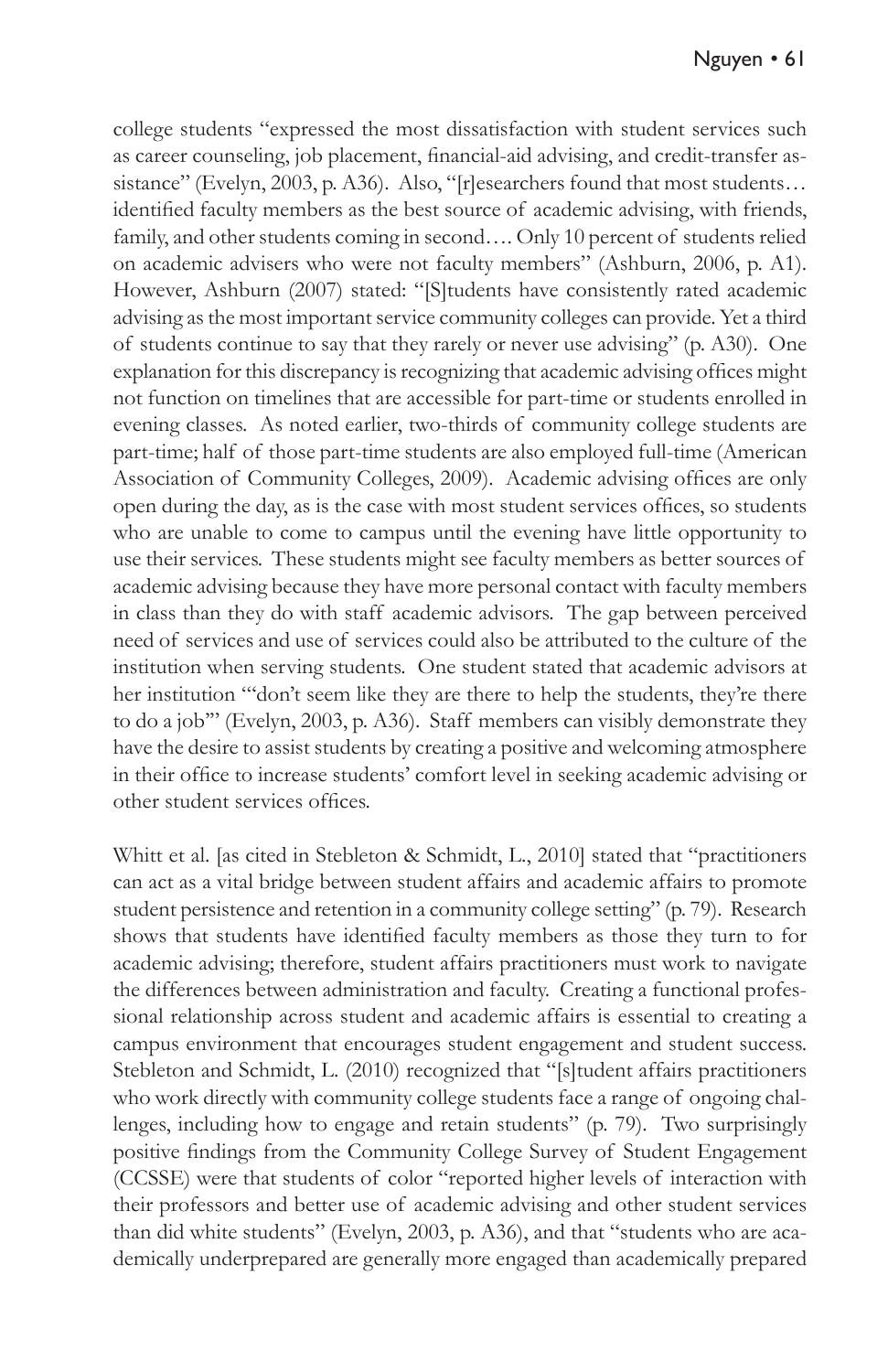ones. Underprepared students are much more likely to take advantage of student services like tutoring, skills-development labs, and computer labs" (Ashburn, 2007, p. A30). The use of student services by students of color and academically underprepared students is a positive sign that some community college campuses have motivated employees who provide appropriate services and resources for students. This level of engagement with campus services allows these students to build connections with student affairs professionals.

### Suggestions for Developing a Connected Community College: An Institution-Wide Effort

The Center for Community College Student Engagement (CCCSE, 2009) defined "connected colleges" as institutions that "effectively connect with their students and encourage them to build the relationships – with faculty, staff, other students – that are essential to student success" (p. 3). These "connected colleges" are able to communicate through their policies and practices that they believe in student success and "demonstrate that everyone on campus is committed to facilitating that success" (CCCSE, 2009, p. 3). Community colleges need to foster what Mc-Clenney and Greene (2005) called a "culture of engagement" where faculty, staff, and students alike are committed to connect with each other and the educational experience so that students are presented with an environment that is conducive to learning (p. 5).

"Community college leaders need to be aware of who they are serving, and must make meaningful efforts to continuously define their student markets and to make certain that their programs are in alignment with those being demanded" (Miller, Pope, & Steinmann, 2005, Implications for Practice, para. 1). In order to facilitate this vision of collaborative efforts in and out of the classroom, institutions must recognize the unique characteristics of community colleges that can be challenging to navigate when building a culture of engagement. "Theories and applications developed in a four-year university context are typically not an ideal match for retention comparisons at the community college" (Stebleton & Schmidt, L., 2010, p. 79). There are several major community colleges characteristics that hinder the ability to apply theories or models developed for four-year institutions. Most community colleges are non-residential based communities. Community college students also often fulfill multiple roles in their lives (e.g., parent, caretaker, and/ or employee) in addition to their student role and therefore have less time on campus to engage in building community or attend events outside of class time. Lastly, the scope of the community college mission encompasses students who meet one or more of the generally accepted common factors contributing to students who are "at risk" for attrition, such as part-time students, first-generation students, and students of color. By taking these characteristics into consideration, administrators can become equipped to face the challenge of finding alternative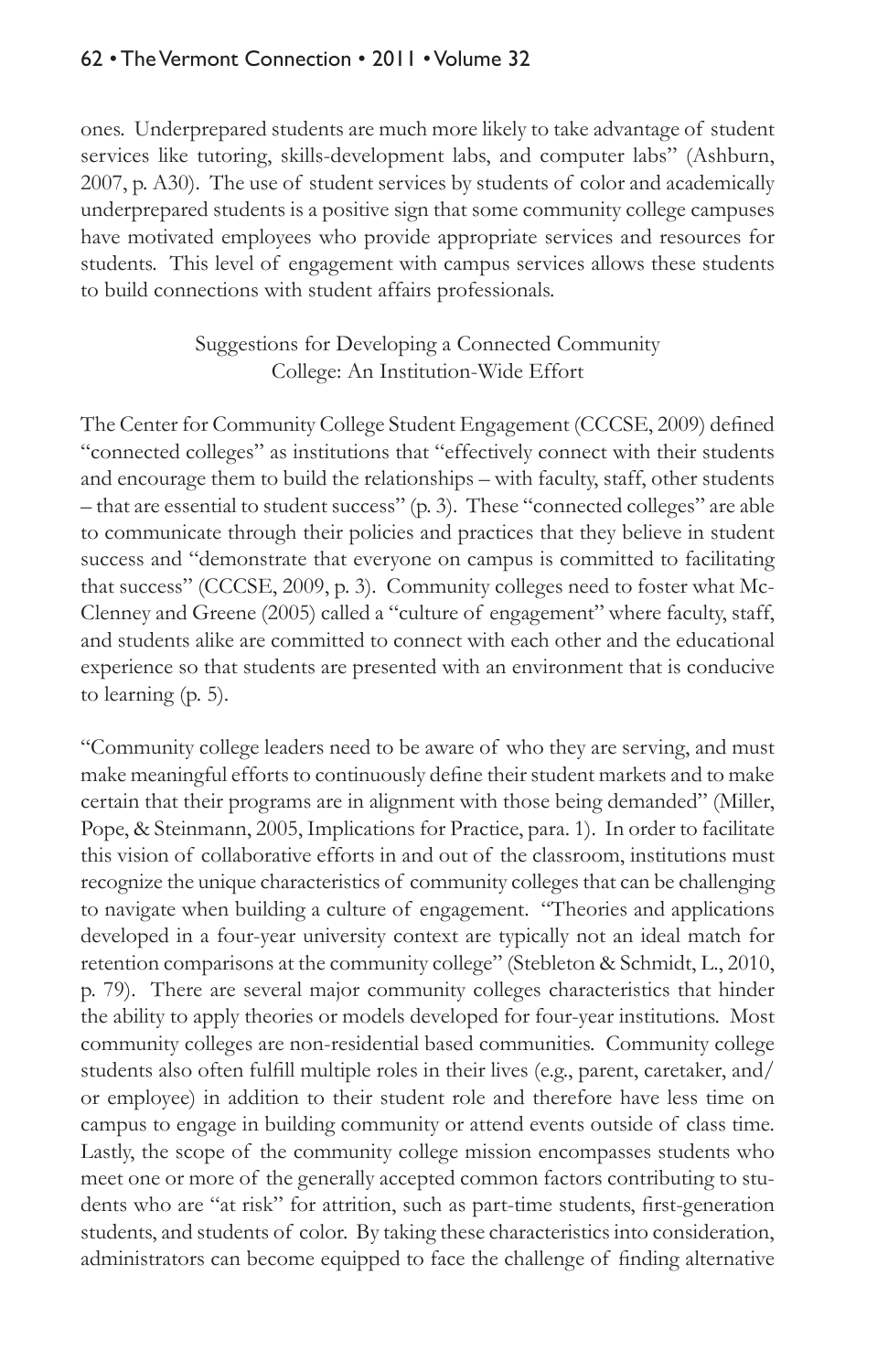and creative ways to engage students.

There are several straightforward ways that institutions could work toward closing the gap between perceived need for services and actual need of services. One option suggested by the CCCSE report (2009) is to incorporate the use of some student services into coursework or making their use mandatory for all first-time students to: attend orientation and advising sessions prior to registration, career counseling appointments, and class assignments that involve résumé writing. Additionally, "[c]olleges can provide support services at times convenient to part-time students or integrate services into required course work. They can also link study-skills courses with developmental courses so that part-time students who need remediation will be more likely to succeed" (Gonzalez, 2009, para. 5). All of these approaches would aid in bridging the gap and encourage students to engage with the student affairs offices that could be pivotal in their success at the community college. Although some institutional groups may initially resist change, altering the operational hours of student services offices to better support student needs could have a great impact on the engagement and success of parttime students. Stebleton and Schmidt, L. (2010) acknowledged the need for an existing foundation of commitment before engagement or retention programs can succeed. "Program success entails identifying a select group of faculty members and student affairs practitioners willing to invest extra time and energy into new ways to connect with students" (Stebleton & Schmidt, L., 2010, p. 92). If key players at the institution are unwilling to make the commitment and fully support these programs, they are likely to fail.

Community colleges could also look into newer forms of engagement such as online tutoring. As opposed to online orientation, which has been criticized by students in focus groups, "[o]nline tutoring…is simply another mechanism for delivering the same service provided by face-to-face tutoring; it involves a oneon-one connection with a real person, facilitated by technology" (CCCSE, 2009, p. 10). Using a variety of new technology to engage students could be both innovative and effective for certain populations. However, institutions should be aware of their demographic by employing online strategies or other engagement programs that require a certain amount of tech-savvy to navigate. They cannot use these media exclusively or they risk alienating core groups of students who may not have access to or knowledge of these technologies.

Collaboration and support across the institution, as previously stated, could be the most important factor in developing sustainable programs to engage students at community colleges. For example, at Invers Hill Community College, where administrators are making great strides to further engage the student population, "[c]ounselors, instructional faculty from a variety of disciplines, and several student affairs practitioners each teach a section of OC [an orientation course]" (Stebleton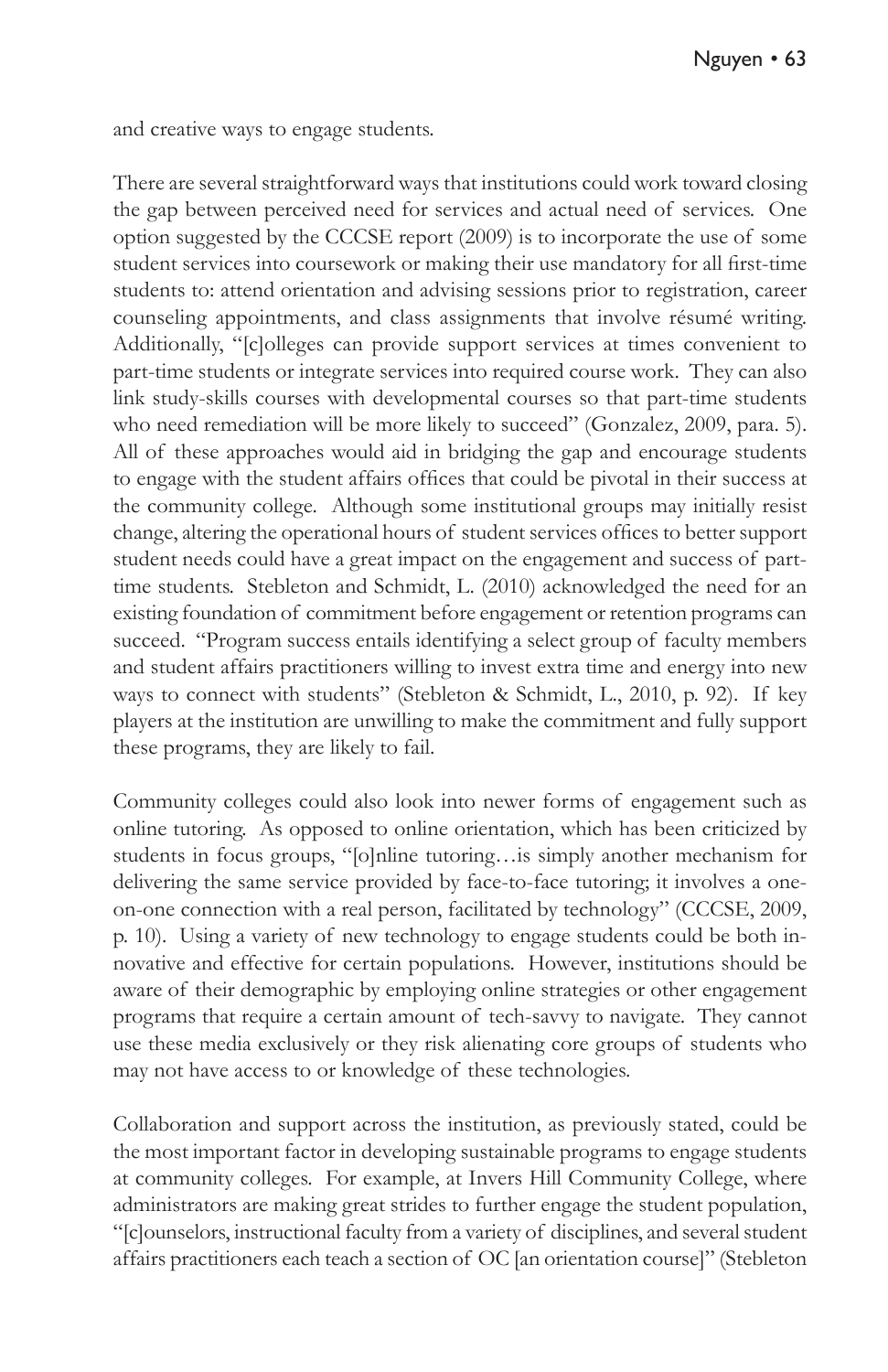& Schmidt, L., 2010, p. 92). By integrating different facets of the educational system into one cohesive team, this institution made it possible to open up dialogue across differences and reframe student engagement as the priority. The commitment to nurturing student engagement needs to be reflected from the top down, in the "day-to-day culture, lexicon, and mission of the institution" (Stebleton & Schmidt, L., 2010, p. 93). Financial support from senior administration is also essential in establishing these programs. "Educational leaders recognize that it is cost effective in the long run to spend money on retention efforts that will help students meet their goals" (Stebleton & Schmidt, L., 2010, p. 92). If students are succeeding in accomplishing their educational goals due to the effort and money spent to develop engagement and retention programs, community college leaders need to be transparent about their costs and benefits so the rest of the institution's community will be able to support those decisions.

#### Future Research and Scholarship

Considering the evolving landscape of the community college mission and the current economy, community college administrators are constantly faced with the challenge of finding new ways to efficiently adapt to a rapidly changing environment. They have seen student engagement, retention, and success as persistent areas of concern for their institutions. Student affairs divisions at community colleges have the opportunity to collaborate with faculty members to serve student needs. Future research or scholarship on student engagement in community colleges would raise greater awareness of the need to develop sustainable practices to engage a diverse population of students in their academic environment. Continued implementation and careful analysis of the CCSSE results could reveal trends and additional points of concern for community college leaders to address when considering student engagement and retention. Scholars and researchers can also begin to adapt student engagement theories based on community college students and redefine student engagement from its exclusive grounding in traditional, fouryear institutional context to the community college environment. By building a foundation of literature and research on community college students, student affairs practitioners and faculty members can learn more about the students they serve and implement better practices to ensure student engagement and success.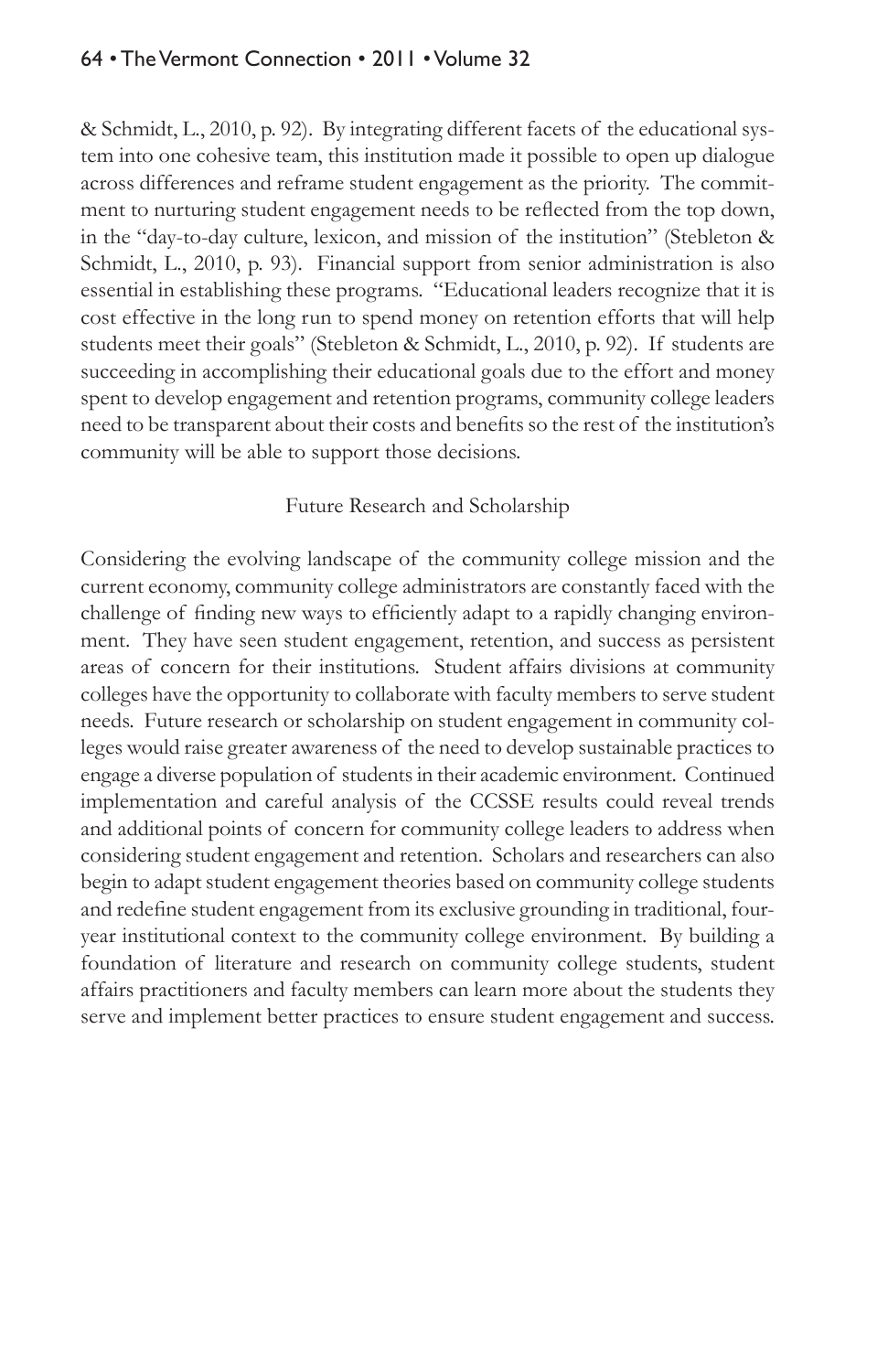#### References

- American Association of Community Colleges. (2009). 2009 fast facts. Retrieved April 3, 2010, from http://www.aacc.nche.edu/AboutCC/Pages/ fastfacts.aspx
- Ashburn, E. (2006). 2-year-college students rarely use advisers, survey shows [Electronic version]. *The Chronicle of Higher Education, 53*(15), A1.
- Ashburn, E. (2007). Some community-college students fall through the cracks in their first month [Electronic version]. *The Chronicle of Higher Education, 54*(12), A30.
- Astin, A. (1999). Student involvement: A developmental theory for higher education. *Journal of College Student Development, 40*(5), 518-529.
- Brandon, K. (2009) Investing in education: The American graduation initiative. Retrieved from http://www.whitehouse.gov/blog/Investing-in-Education-The-American-Graduation-Initiative/
- Bushong, S. (2009). Researchers propose 6 ways to keep community-college students beyond the first few weeks. *The Chronicle of Higher Education.* Retrieved April 2, 2010, from http://chronicle.com/article/Researchers-Propose-6-Ways-/47121/
- Center for Community College Student Engagement. (2009). Making connetions: Dimensions of student engagement (2009 CCCSE Findings). Retrieved April 2, 2010, from http://www.ccsse.org/publications/national\_ report\_2009/CCSSE09\_nationalreport.pdf
- Evelyn, J. (2003). How community colleges measure up [Electronic version]. *The Chronicle of Higher Education, 50*(14), A36.
- Gonzalez, J. (2009). Connecting with part-timers is key challenge for com munity colleges, survey finds. *The Chronicle of Higher Education.* Retrieved April 2, 2010, from http://chronicle.com/article/Connecting-With-Part-Timers/49139/
- Greene, T. J., Marti, C. N., & McClenney, K. (2008). The effort-outcome gap: Differences for African American and Hispanic community college students in student engagement and academic achievement. *The Journal of Higher Education, 79*(5), 513-539.
- Hornak, A. (2009). Ethical issues for community college student affairs professionals. *New Directions for Community Colleges, 148*, 53-62. doi: 10.1002/cc.386
- June, A. W. (2009). At Howard Community College, inclusiveness goes a long way. *The Chronicle of Higher Education.* Retrieved April 2, 2010, from http:// chronicle.com/article/At-Howard-Community-College/47009/
- Kuh, G. D. (2003). What we're learning about student engagement from NSSE *Change, 35*(2), 24-32.
- Levine, A., Templin Jr., R. G., McPhail, C., Roueche, J. E., Shannon, H. D., & Omundson, B. (2004). The biggest challenge for community colleges: 6 views [Electronic version]. *The Chronicle of Higher Education, 51*(10), B10.